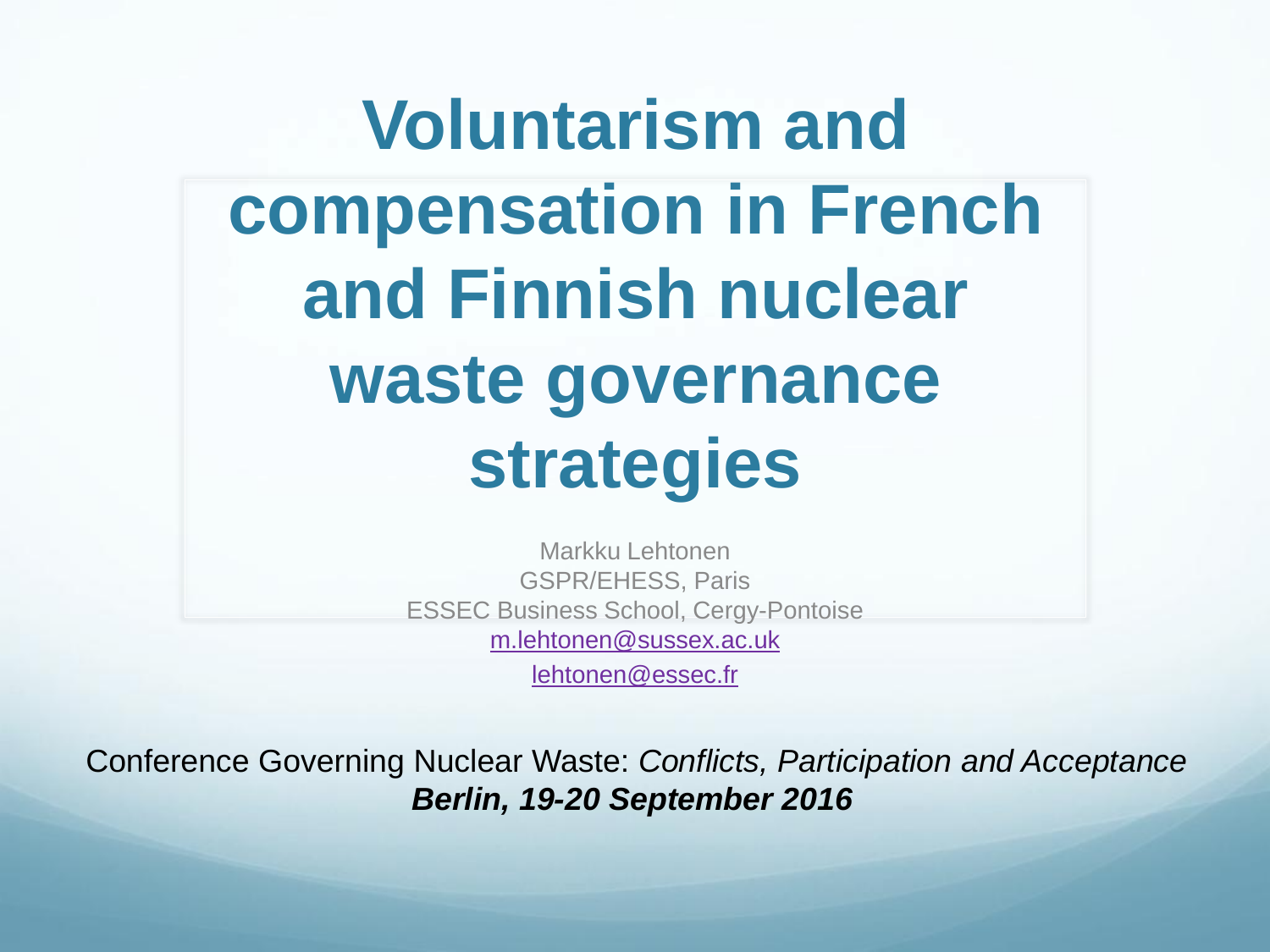## Starting points & key questions

- **Voluntarism**: "Do we have a real choice?"
- **Acceptance** the key objective of compensation?
	- *"compensations not done properly can be considered as bribery"*
- Form and nature of compensation scheme or the broader (democratic & institutional) **context**?
- **Perceptions of** the nature (fairness) of compensation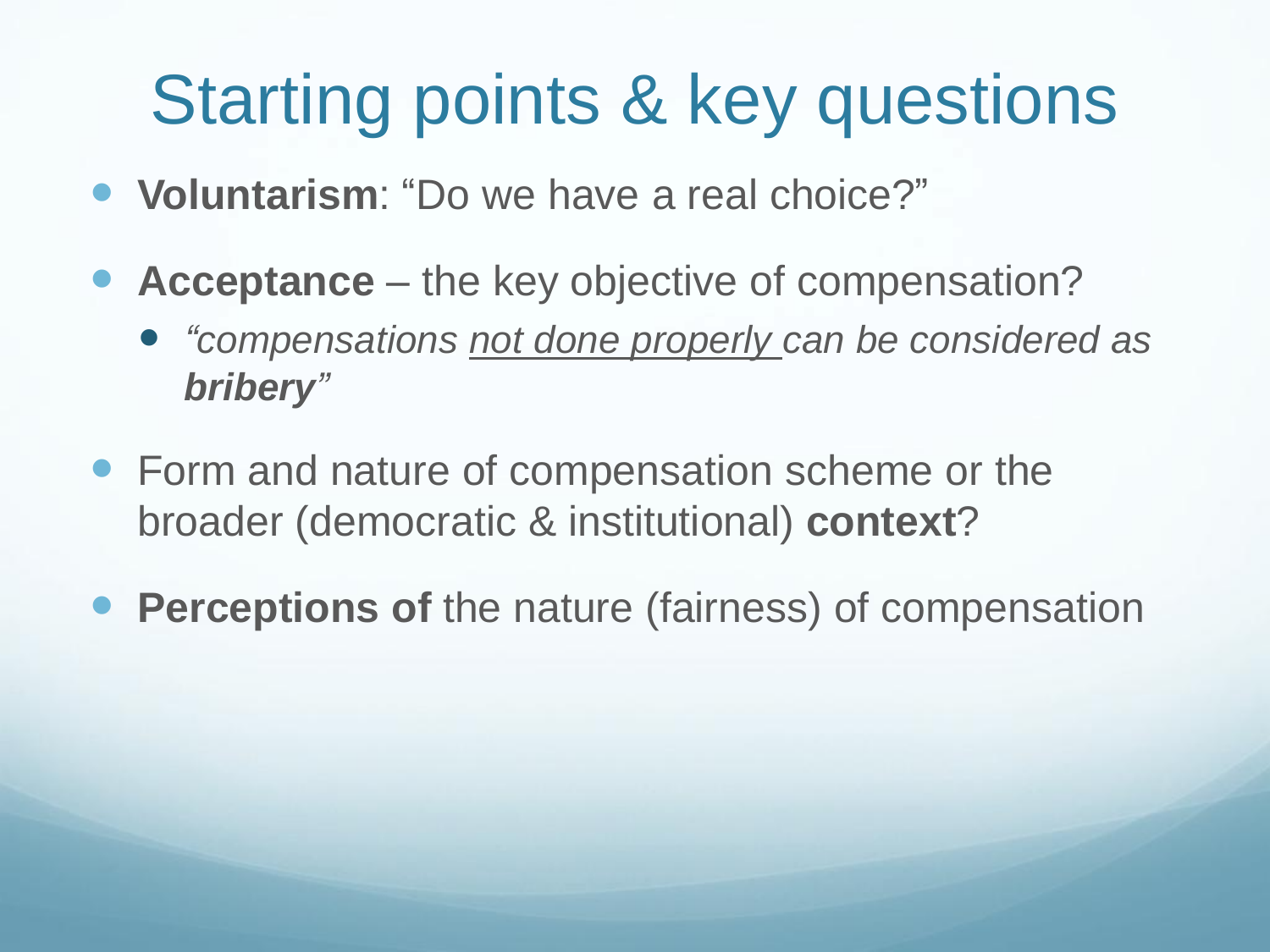## **Current status of the GDF projects**

### **Finland**

- Participatory turn & "EIA of the century" 1997-99
- Approval to GDF/URL from Eurajoki municipality 2000
- Parliament decision 2001
- Construction of URL underway since 2004
- Construction licence for GDF in 2015
- Planned entry into operation 2020
- Fennovoima waste?
- No "cracks in the system" (cf. Sweden)

#### **France**

- 1990 stalemate; 1991 Bataille Law
- gradual narrowing down of options; Bure (east of the country) chosen in 1998
- URL under construction in since 2000
- Cigéo (GDF): 2010
- Failed public consultation (débat public) 2013
- Cigéo operational 2025 (?)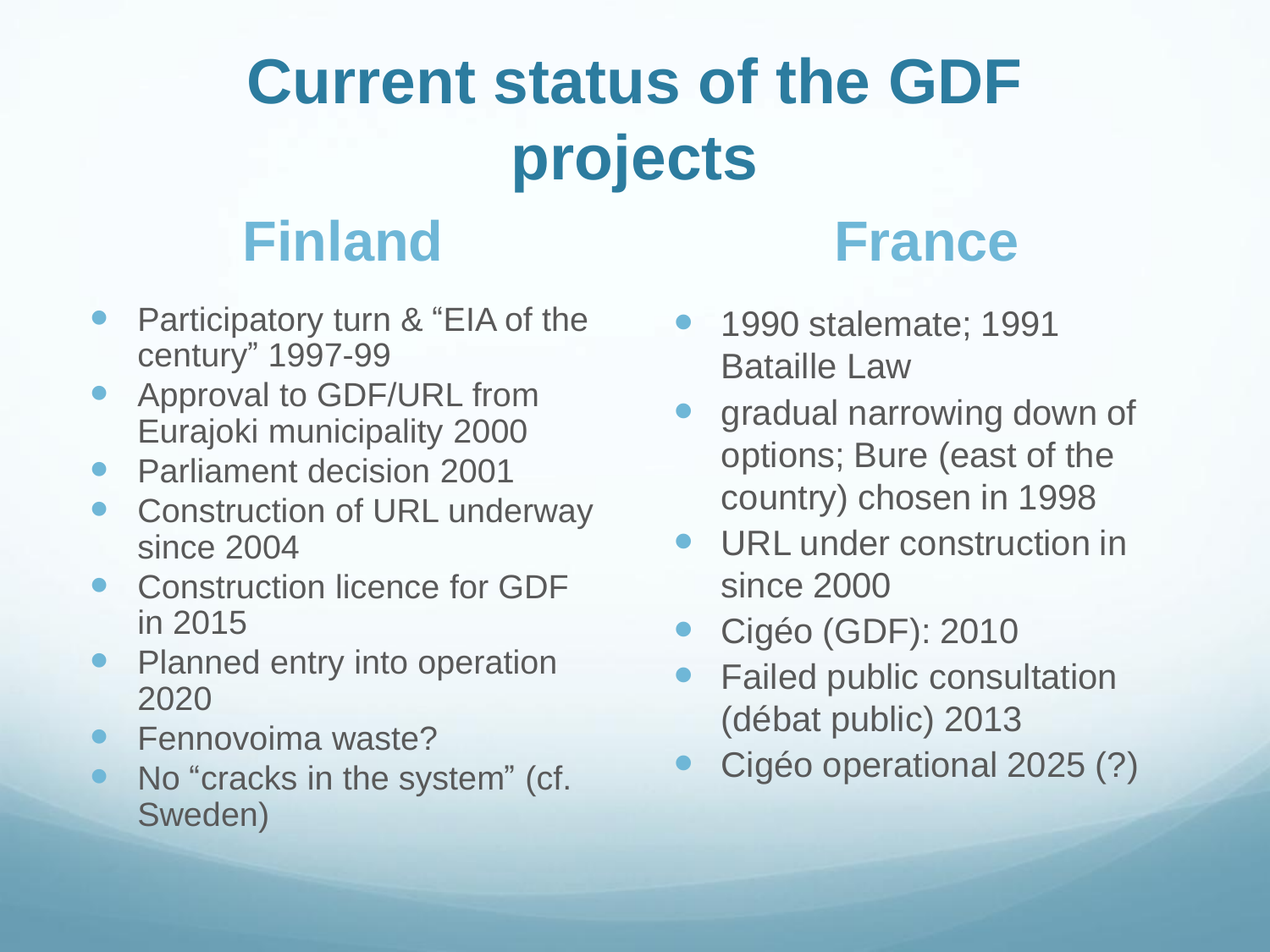# **Voluntarism**

#### **Finland**

- Initial choice of the four candidate municipalities by **Posiva**
- Municipal veto on the Parliament Decision-in-Principle
- Construction and operation licence decided by the government (no municipal veto)



 Selection of candidate municipalities and designation of the host community by the government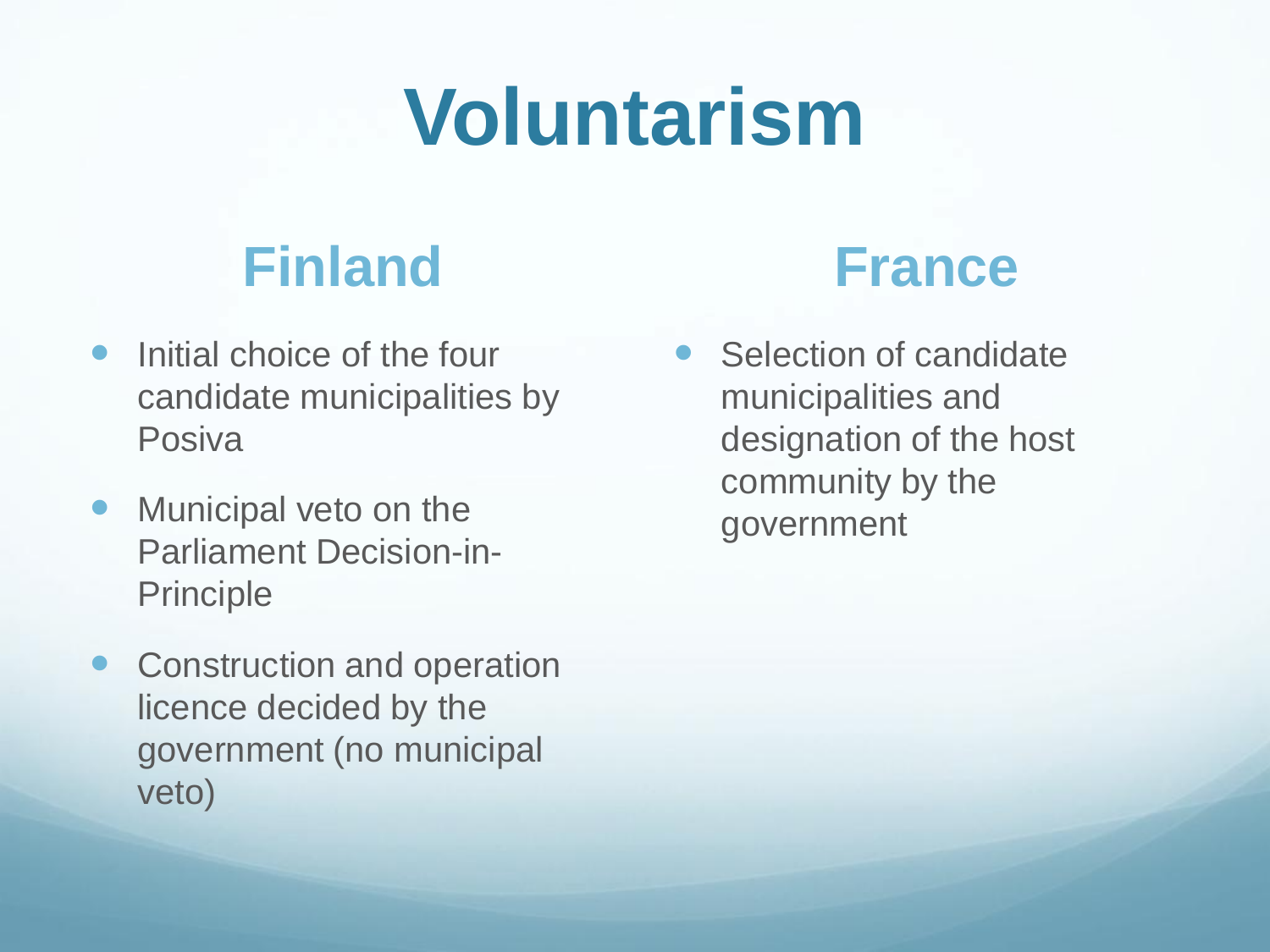## **Benefit packages**

| <b>Finland</b>                                                                                                                   | <b>France</b>                                                                                                                                                            |
|----------------------------------------------------------------------------------------------------------------------------------|--------------------------------------------------------------------------------------------------------------------------------------------------------------------------|
| <b>Negotiated between the</b><br>municipality and the nuclear<br>industry (Posiva & TVO)                                         | Legally mandated (1991; 2006)<br>economic support to the two<br><b>Départements</b>                                                                                      |
| Ear-marked funding, in the form of<br>infrastructure development, loans,<br>construction of an elderly care<br>home, ice stadium | Use of funds decided at Dept level<br>(by a multistakeholder body, GIP <sup>*</sup> )<br>·local & regional development<br>purposes<br>.10% freely used by municipalities |
| <b>EUR 7 million in loans</b>                                                                                                    | <b>EUR 30 million/year for each Dept</b><br>(Meuse & Haute-Marne)                                                                                                        |
| <b>Municipal property tax (higher rate)</b><br>for nuclear installations)                                                        | Direct support from nuclear<br>industry (e.g. EDF archives)                                                                                                              |

\*) GIP members: municipalities, regional authorities; Andra, EDF, CEA; chambers of commerce, agriculture and craft trades; prefects of the two departments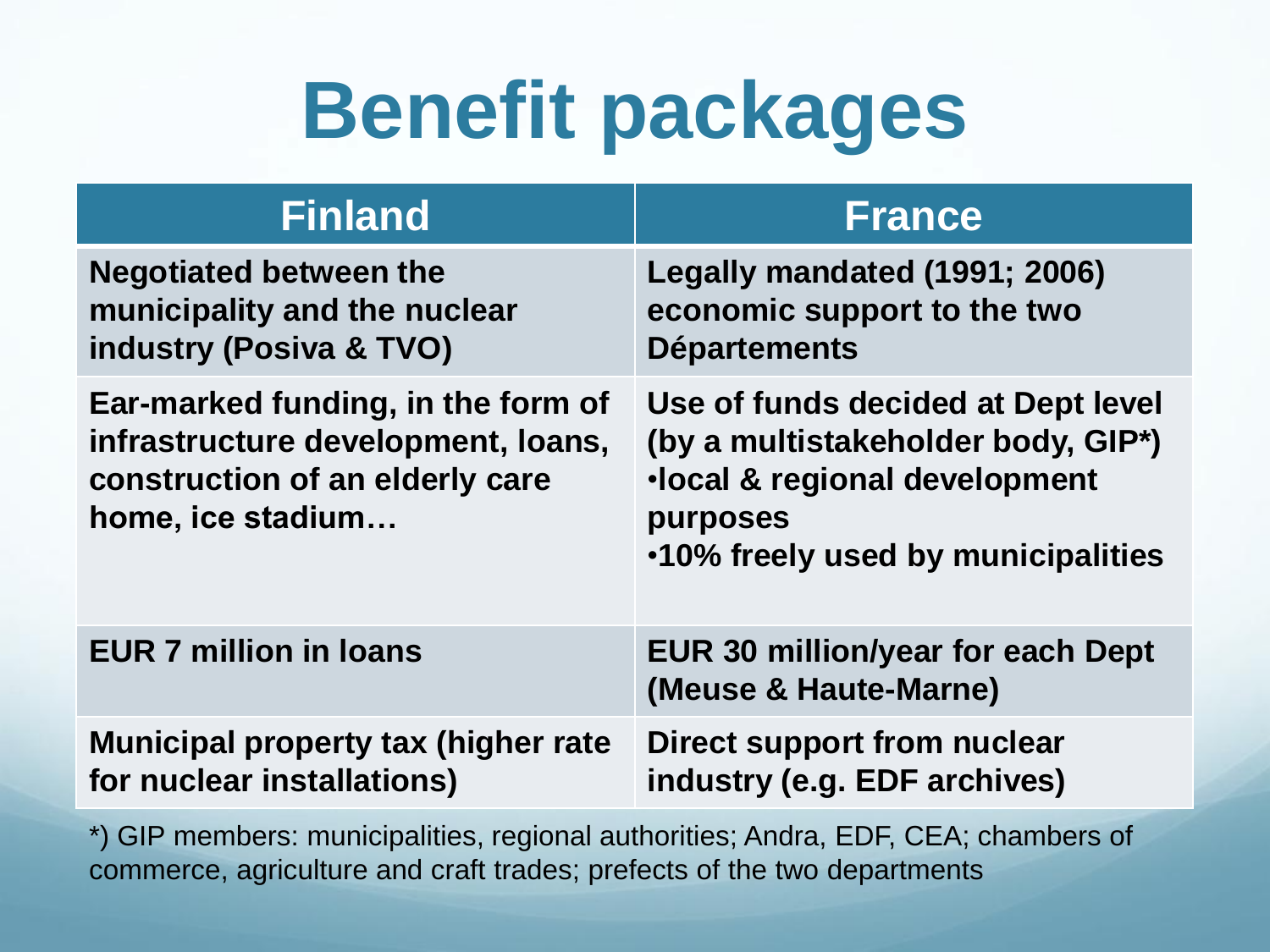### France: objectives of "accompagnement économique" (Law 2006)

- Improve the capacities of the municipality to host the facility (URL or GDF)
- Support land use planning and economic development in the **proximity** of the planned installation
- Support training, capacity building and dissemination of scientific and technical knowledge

In practice:

- Local business development and innovation
- Energy efficiency and environment-related projects
- Financing of statutory duties of local/regional authorities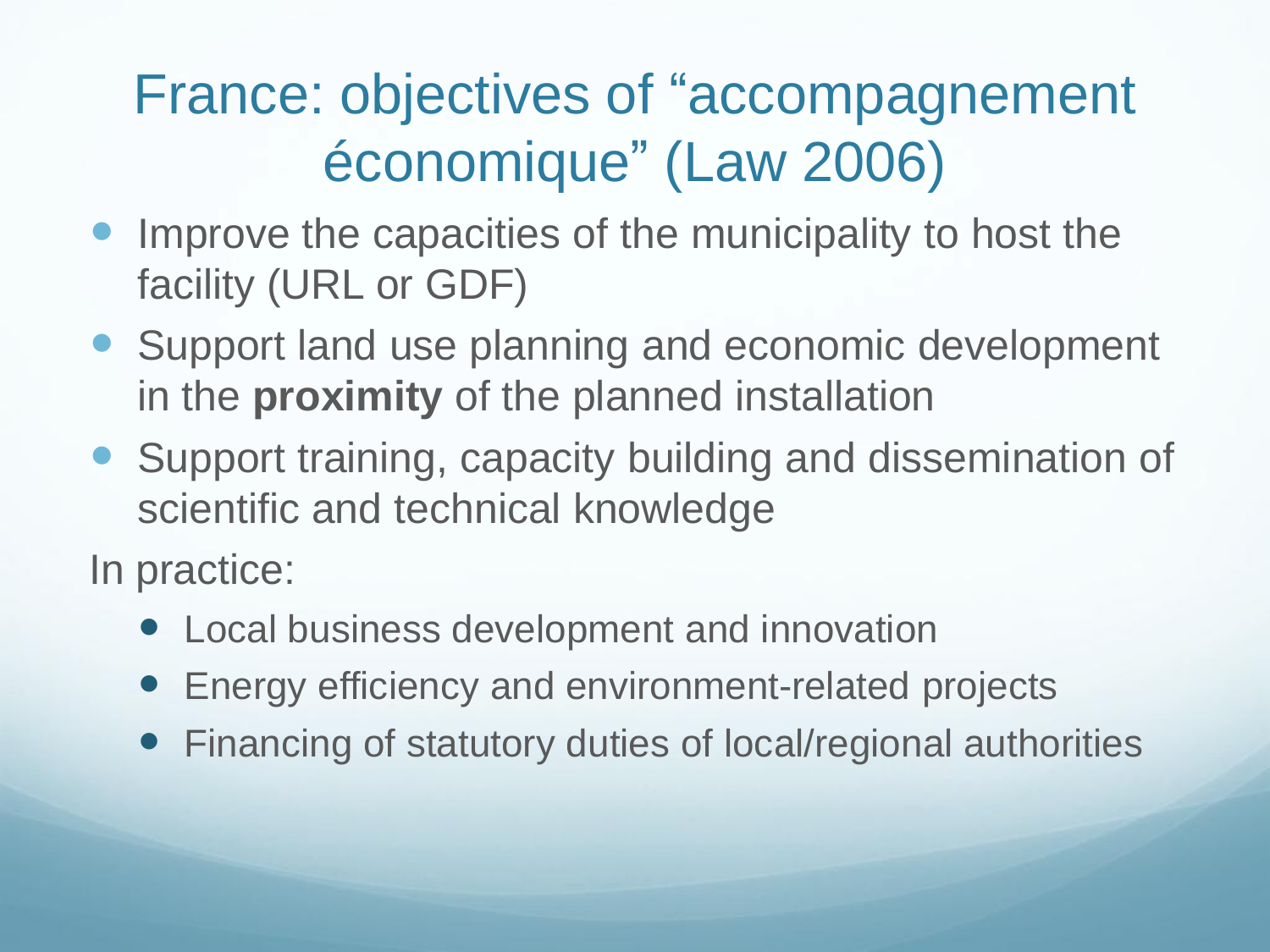## Typology of compensation schemes

- 1. Scale for agreeing upon the schemes
	- National and legally mandated
	- Locally negotiated
- 2. Rationale and objective of compensation
	- **Mitigation**
	- **Compensation**
	- **Incentive**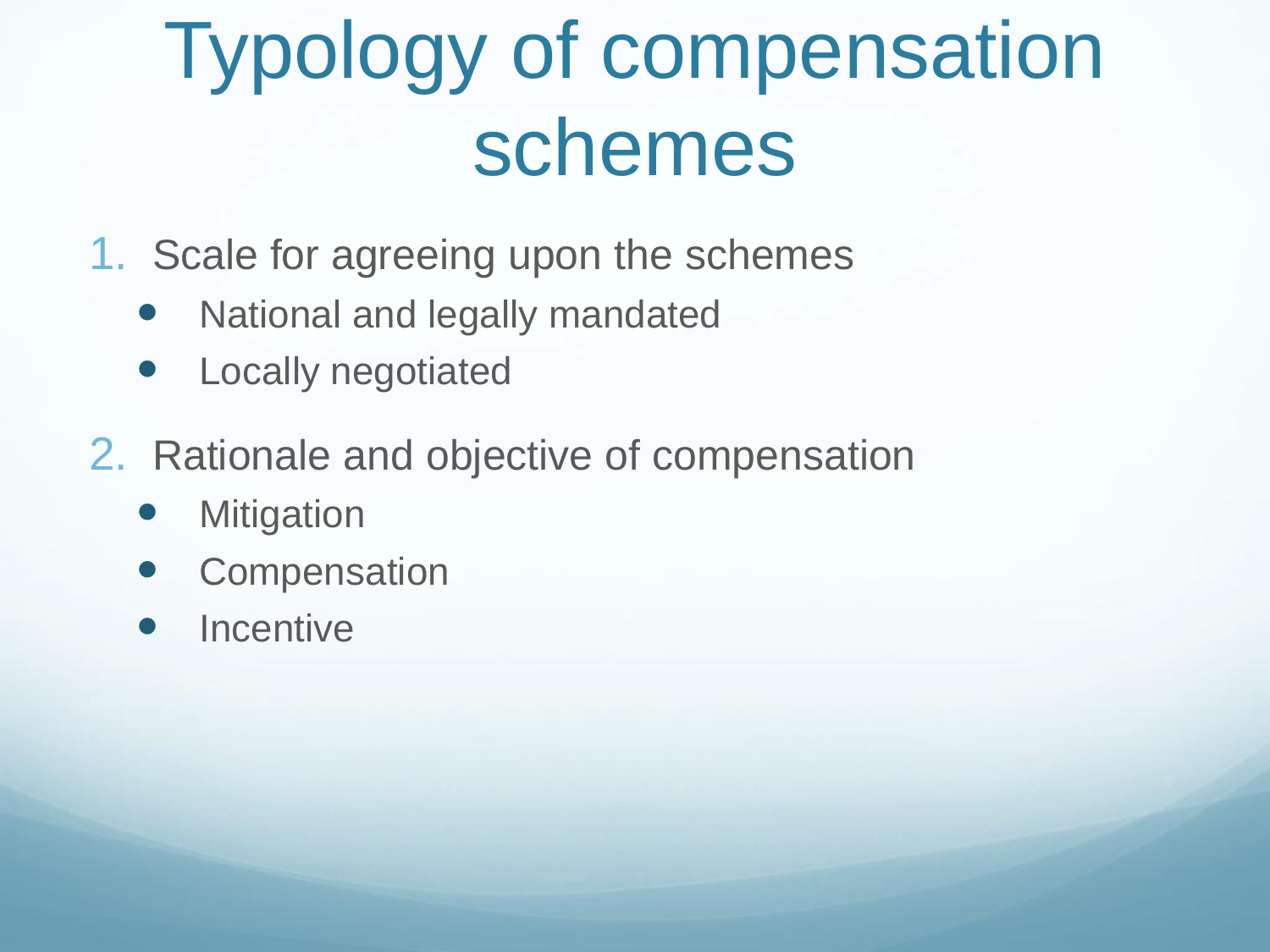# Three rationales/types of compensation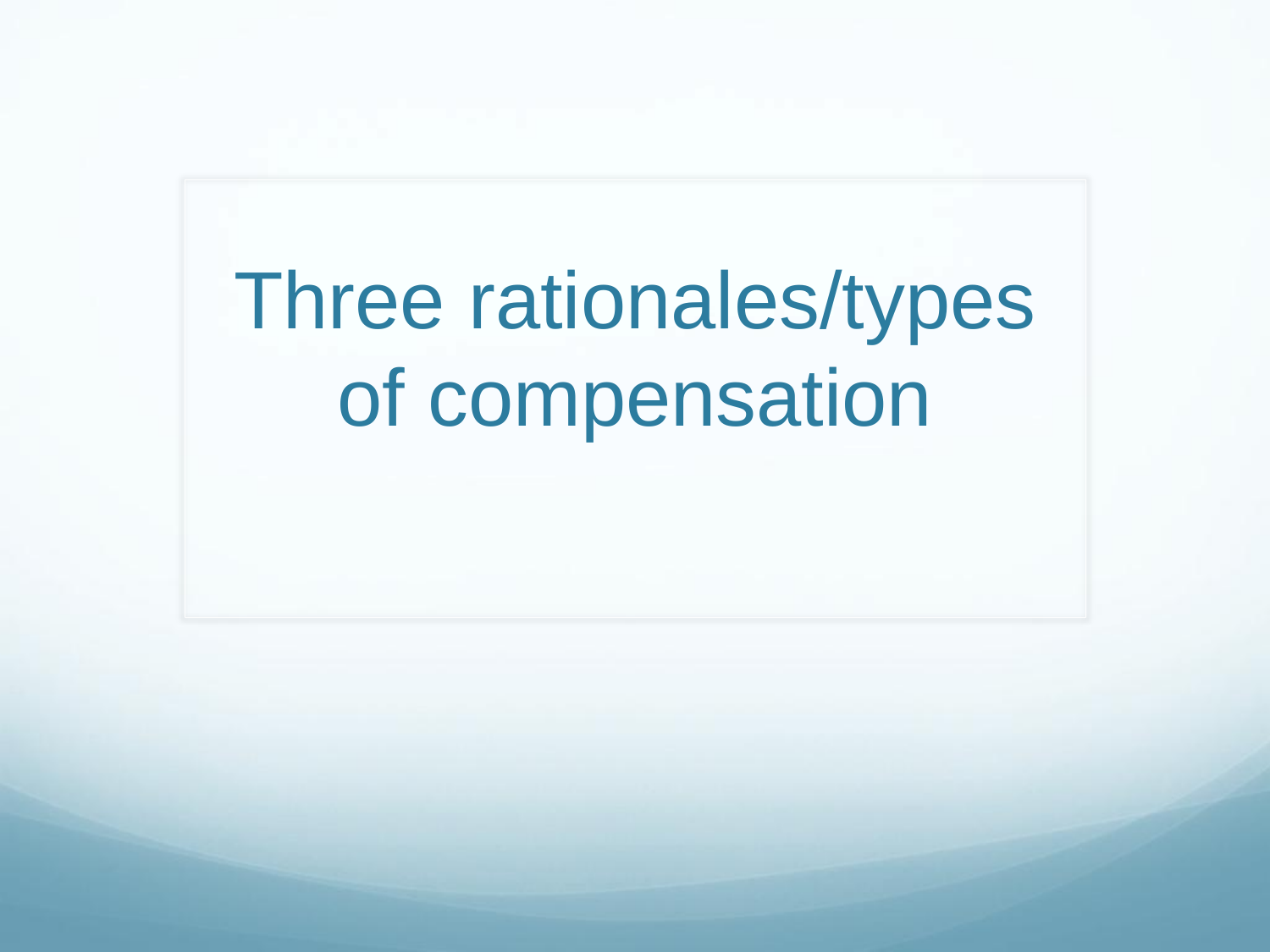## **1. Mitigation** (of real or perceived impacts)

- Engineering or *institutional*
- Institutional: improve the *ability and capacities of the local community to host the facility* (training, institutionbuilding, construction of roads, housing, health services for workers…)
- But also:
	- local involvement in decision-making
	- capacity building
	- development of local partnerships and support for local engagement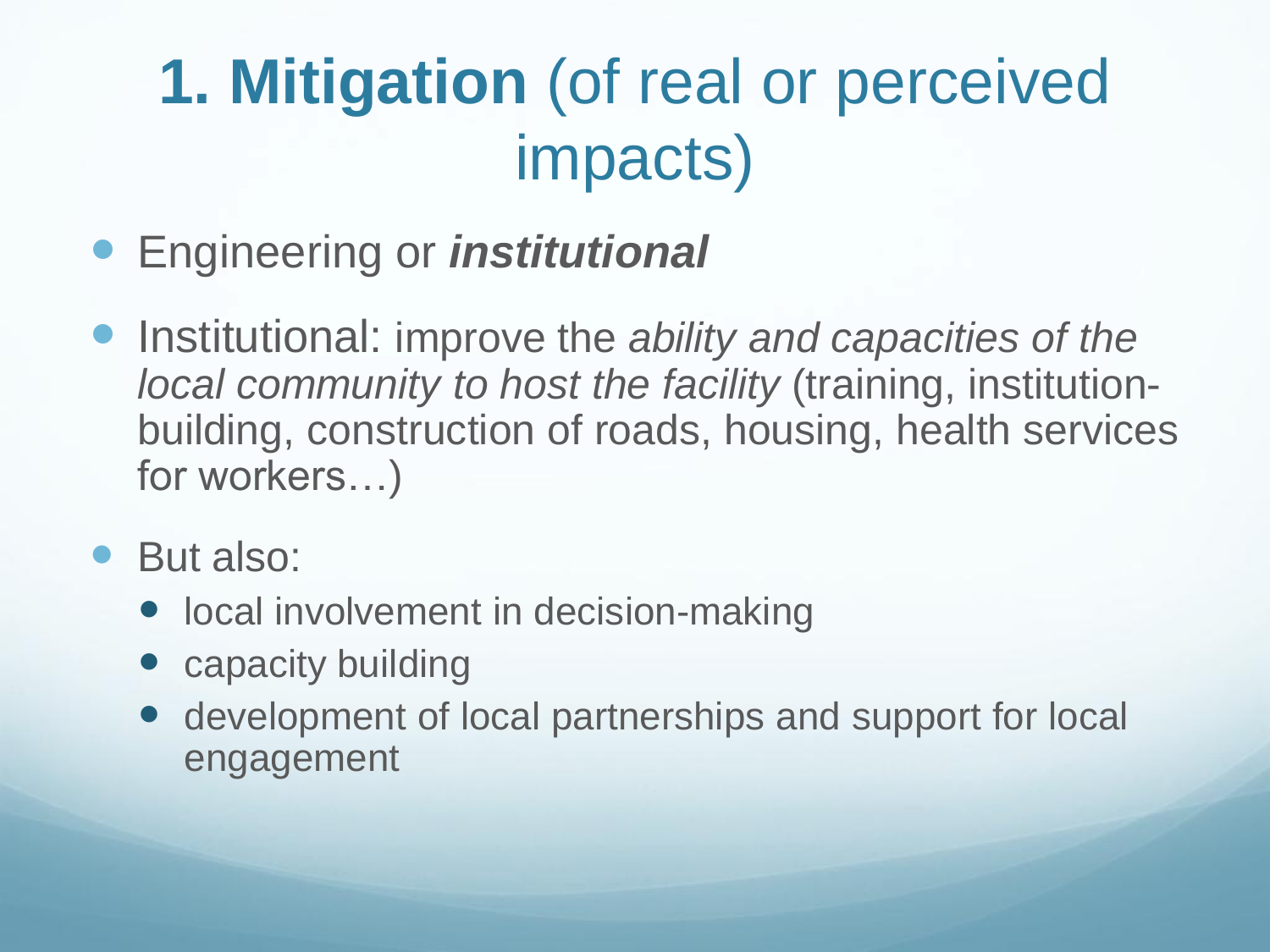## **2. Compensation** (for real impacts and for accepting increased risk)

- To generate *"a desired redistribution of the facility's benefits and costs"* (Gregory et al. 1991) or
- *"redistributing some of the benefits of the facility to those individuals who are directly impacted by its construction or operation"* (Easterling and Kuhnreuter 1995)
- Monetary or non-monetary: arguably the non-monetary ones are more effective at enhancing acceptance
- Two purposes:
	- offsetting the negative impacts of the facility, and
	- **•** rewarding individuals for their **responsible** behaviour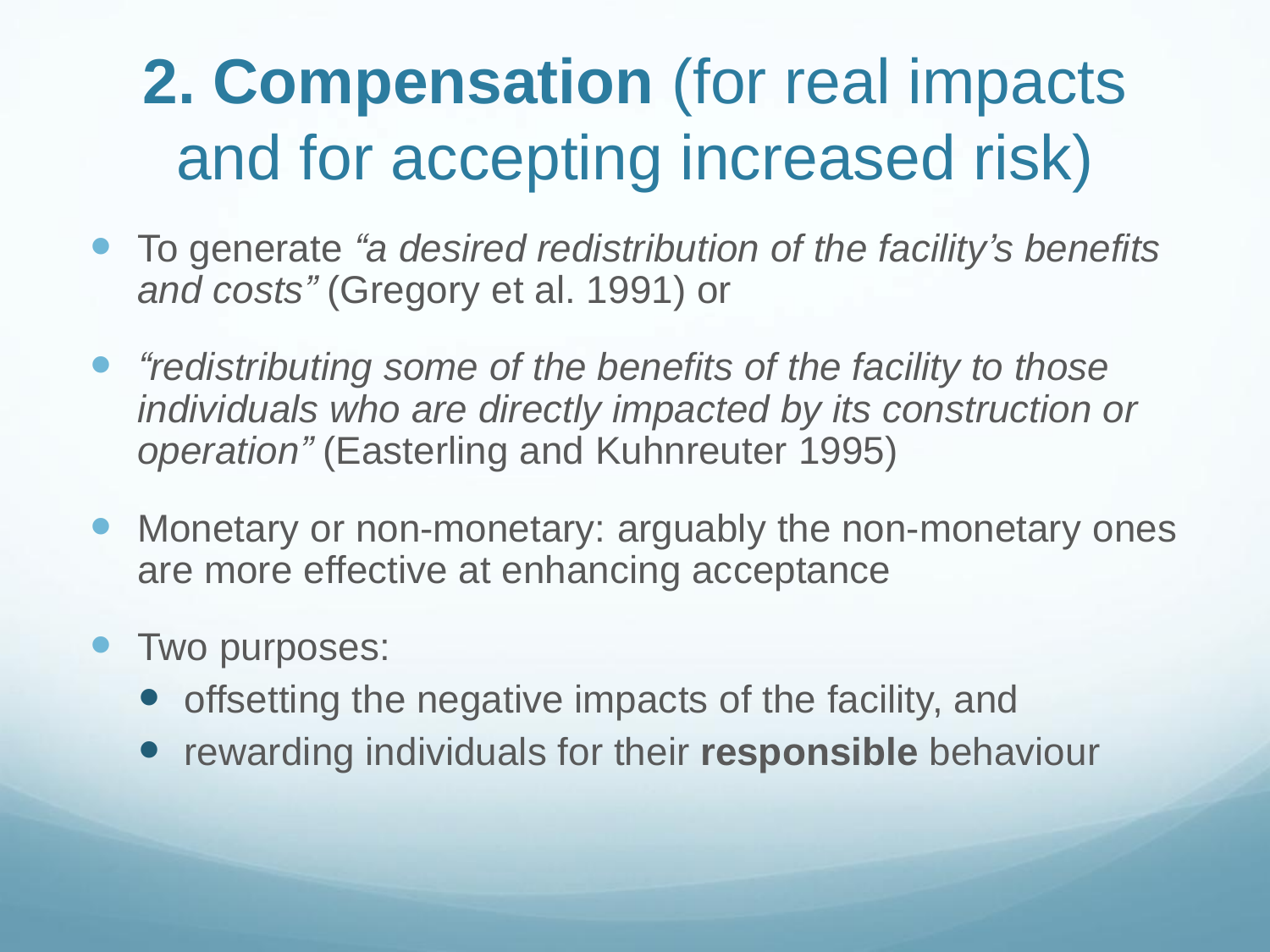### **3. Incentive** (encouraging acceptance and community involvement)

- "means of helping to achieve the best possible technical solution, one which might not otherwise be implemented because of social and political constraints" (Carnes et al.)
	- assumes societal desirability of the project (framing and "strong" legitimisation", Stirling 2006); or
	- seeking a mutually agreeable solution, without *a priori*  assumptions of desirability ("weak legitimisation" , "fair process")
- encourages the involvement in a siting process without binding commitment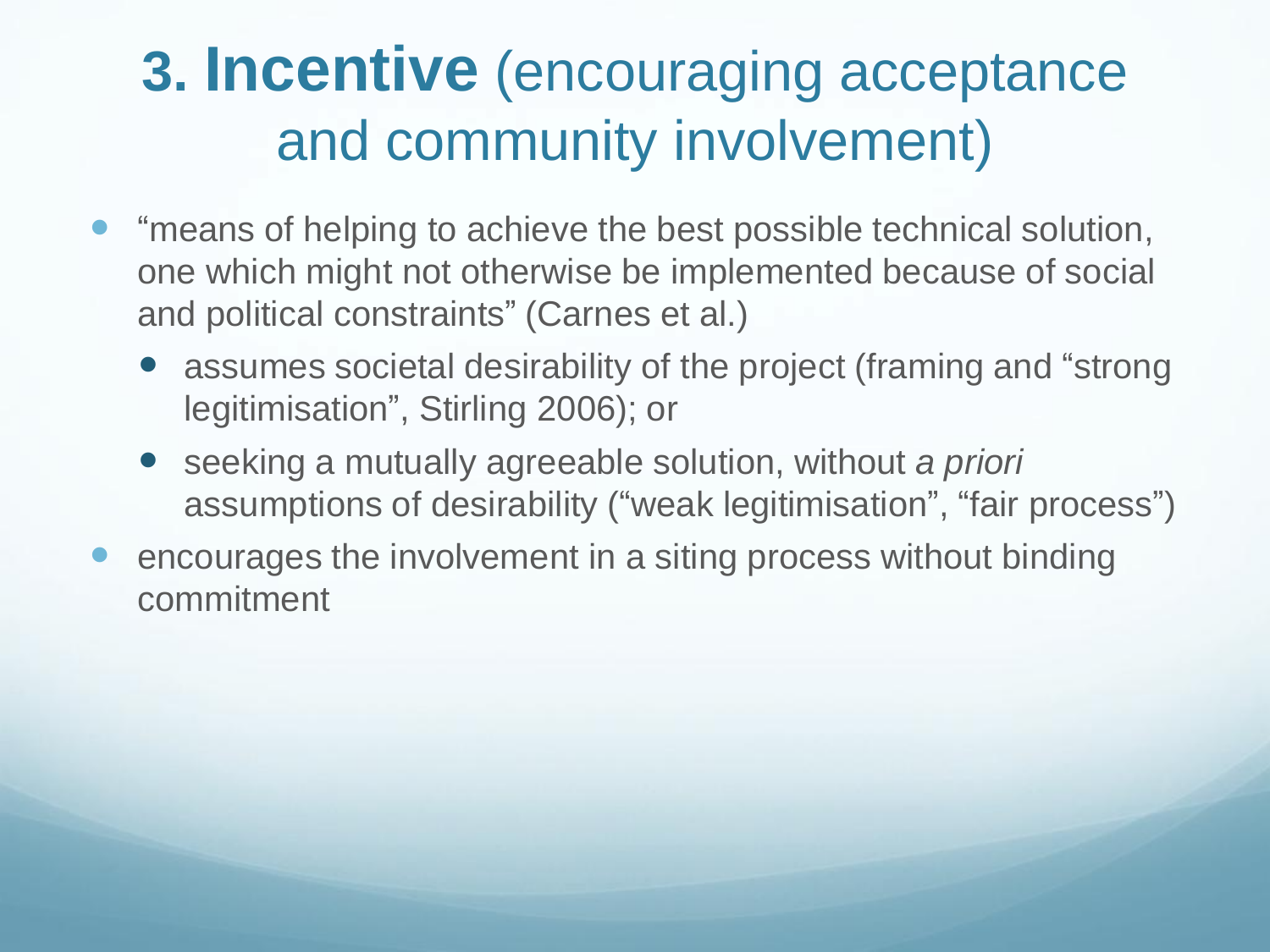## **Typology of benefit measures**

|                     | <b>Locally negotiated</b>                                                                                                                             | <b>Legally imposed</b>                                                                                             |
|---------------------|-------------------------------------------------------------------------------------------------------------------------------------------------------|--------------------------------------------------------------------------------------------------------------------|
| <b>Mitigation</b>   | <b>FIN:</b> infrastructure<br>projects, agreed between<br>industry and municipality<br><b>FRA: Details of GIP</b><br>projects "locally"<br>negotiated | <b>FIN: local veto</b><br><b>FRA: GIP for improvement</b><br>of capacity; CLIS for<br>empowerment and<br>expertise |
| <b>Compensation</b> | <b>FIN:</b> Vuojoki agreement,<br>loans<br><b>FRA: EDF, Areva, CEA</b><br>direct support projects                                                     | <b>FIN:</b> property tax<br><b>FRA: GIP - reward</b><br>responsibility and 'civic<br>duty'; also the "dotations"   |
| <b>Incentive</b>    | <b>FIN: "Vuojoki agreement"</b><br>FRA: -                                                                                                             | $FIN: -$<br><b>FRA:</b> GIPs also to incite<br>local municipalities to<br>engage                                   |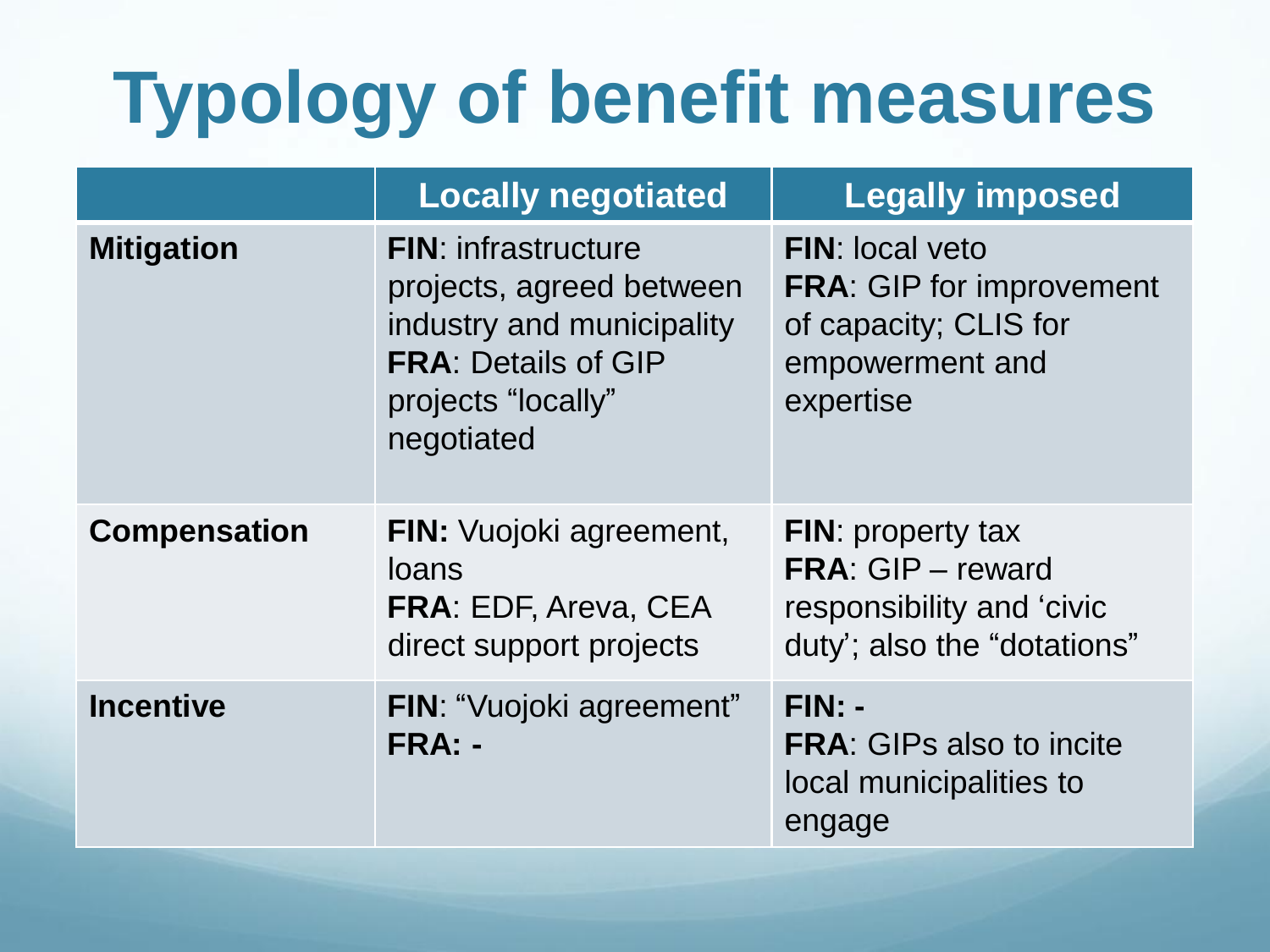## **Trust and confidence Finland**

- little debate on / criticism against compensation
- strong trust in local decisionmakers
- acceptance of a voluntary approach, with negotiations between local municipality and nuclear industry

### **France**

- benefit packages seen as crucial by local stakeholders
	- "bribe", "prostitution"?
	- "fair and just compensation"?
- criticism concerning the decision-making and lack of evaluation of GIPs – mistrust towards the state
- "us" and "them" state vs. local municipalities

#### **Distrust as democratic virtue?**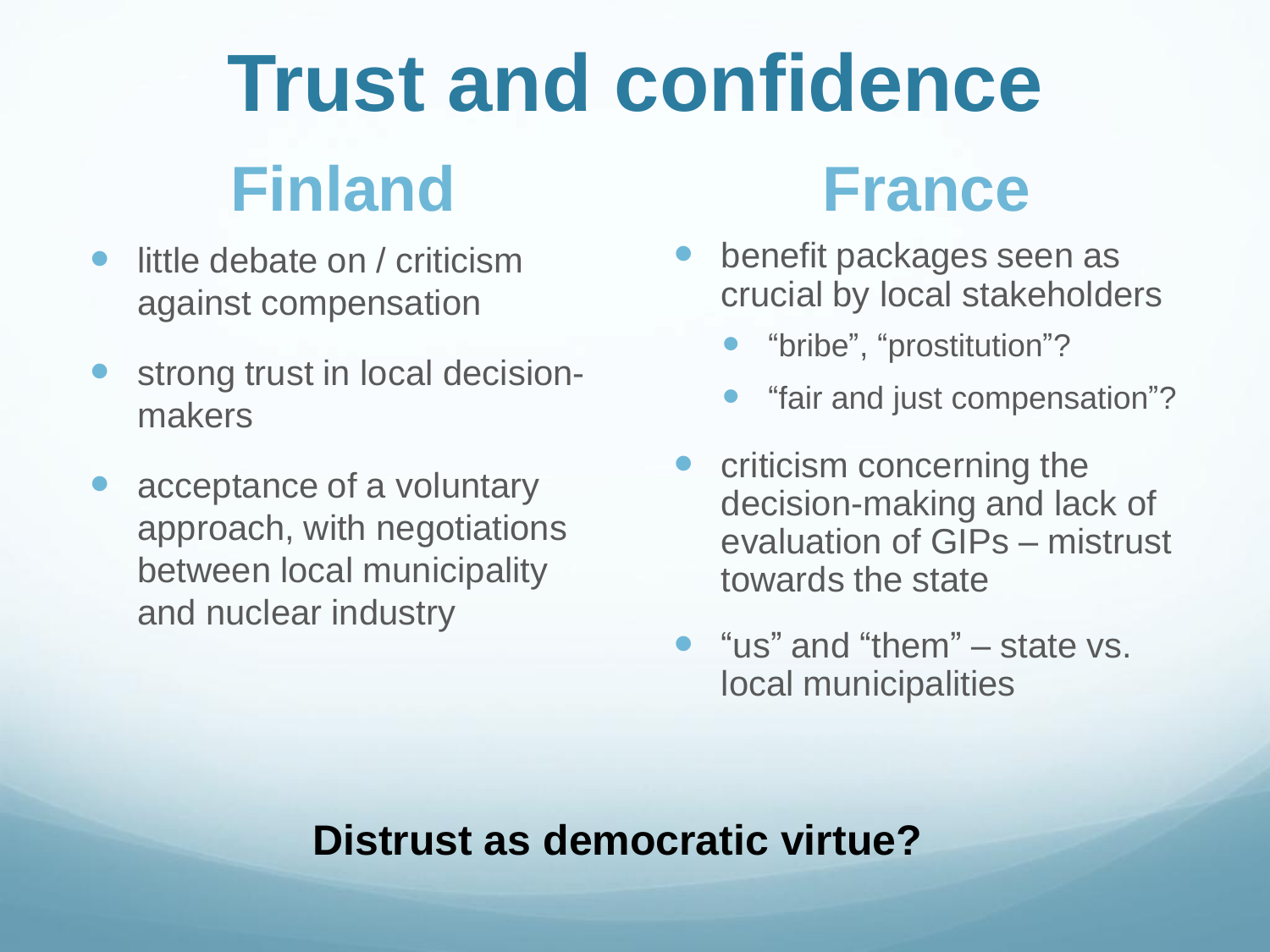# **Context: peripherality and dependence**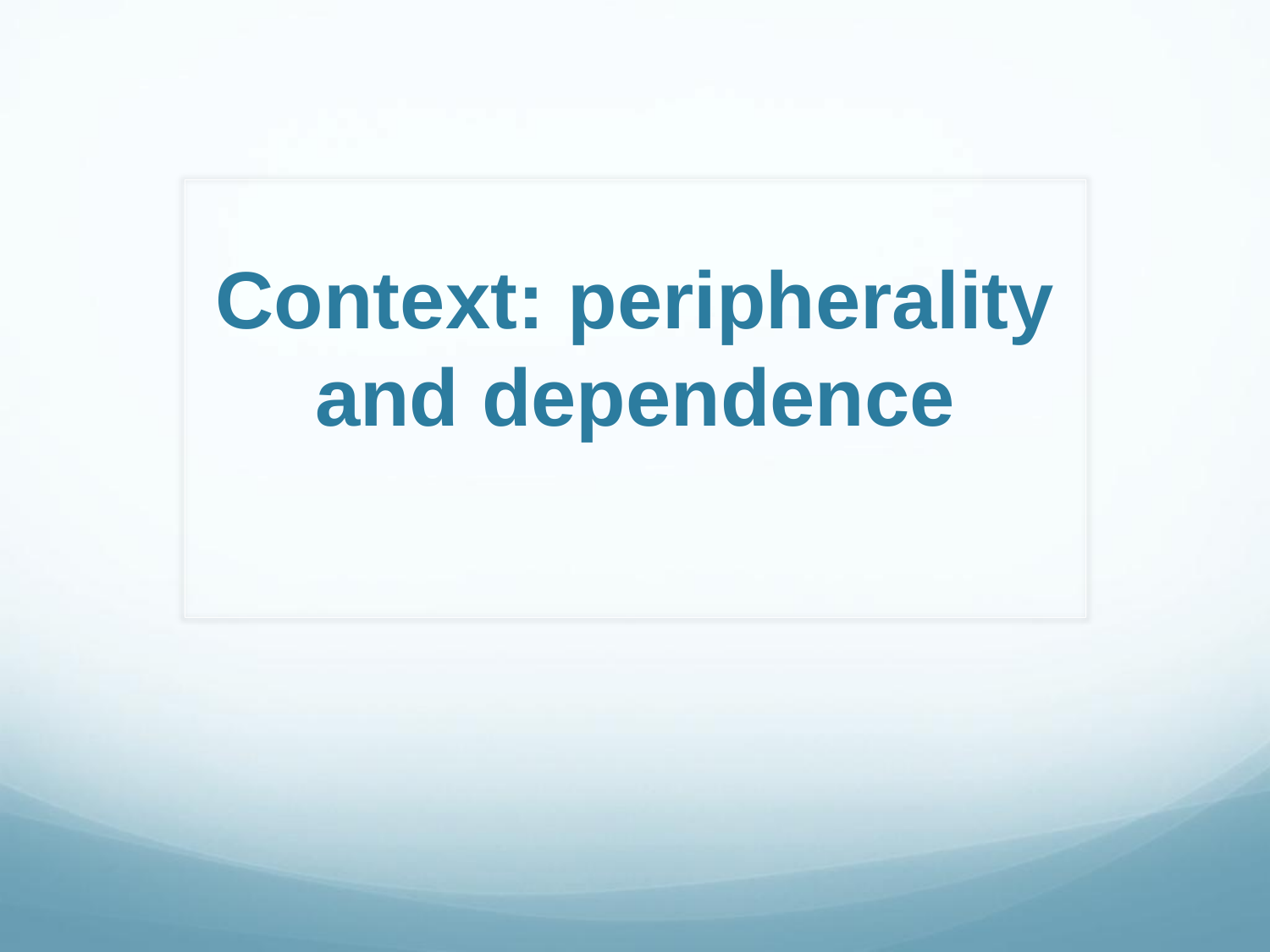#### **"Peripherality" (Blowers and Leroy 1994)**

- geographical, political, economic, cultural, and social peripherality
- borrows from core-periphery theories: relationships of political, economic and cultural domination and exploitation
- peripheral communities: "*geographically remote, economically marginal, politically powerless and socially homogeneous" (Blowers and Leroy 1994, 203)*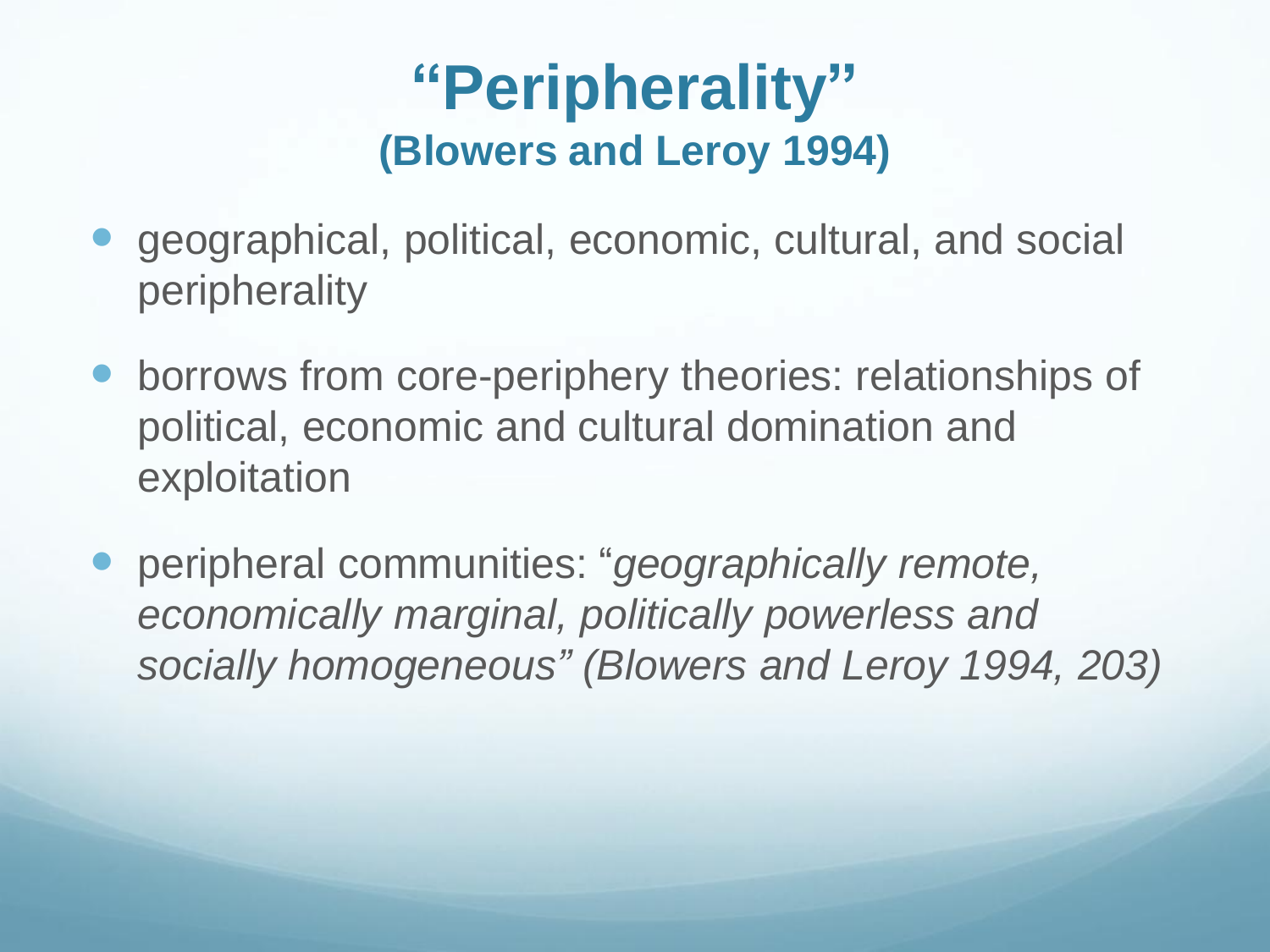## **Peripherality of Eurajoki & Bure**

|                                                            | <b>Eurajoki</b>        | <b>Bure area</b> |
|------------------------------------------------------------|------------------------|------------------|
| <b>Remoteness</b>                                          | 土                      | yes              |
| <b>Economic</b><br>marginality                             | no (not anymore)       | yes              |
| <b>Powerlessness</b>                                       | 土                      | yes              |
| <b>Culture of</b><br>acceptance<br>(resignation, cynicism) | yes                    | yes              |
| <b>Environmental</b><br>degradation                        | yes (nuclear industry) | no               |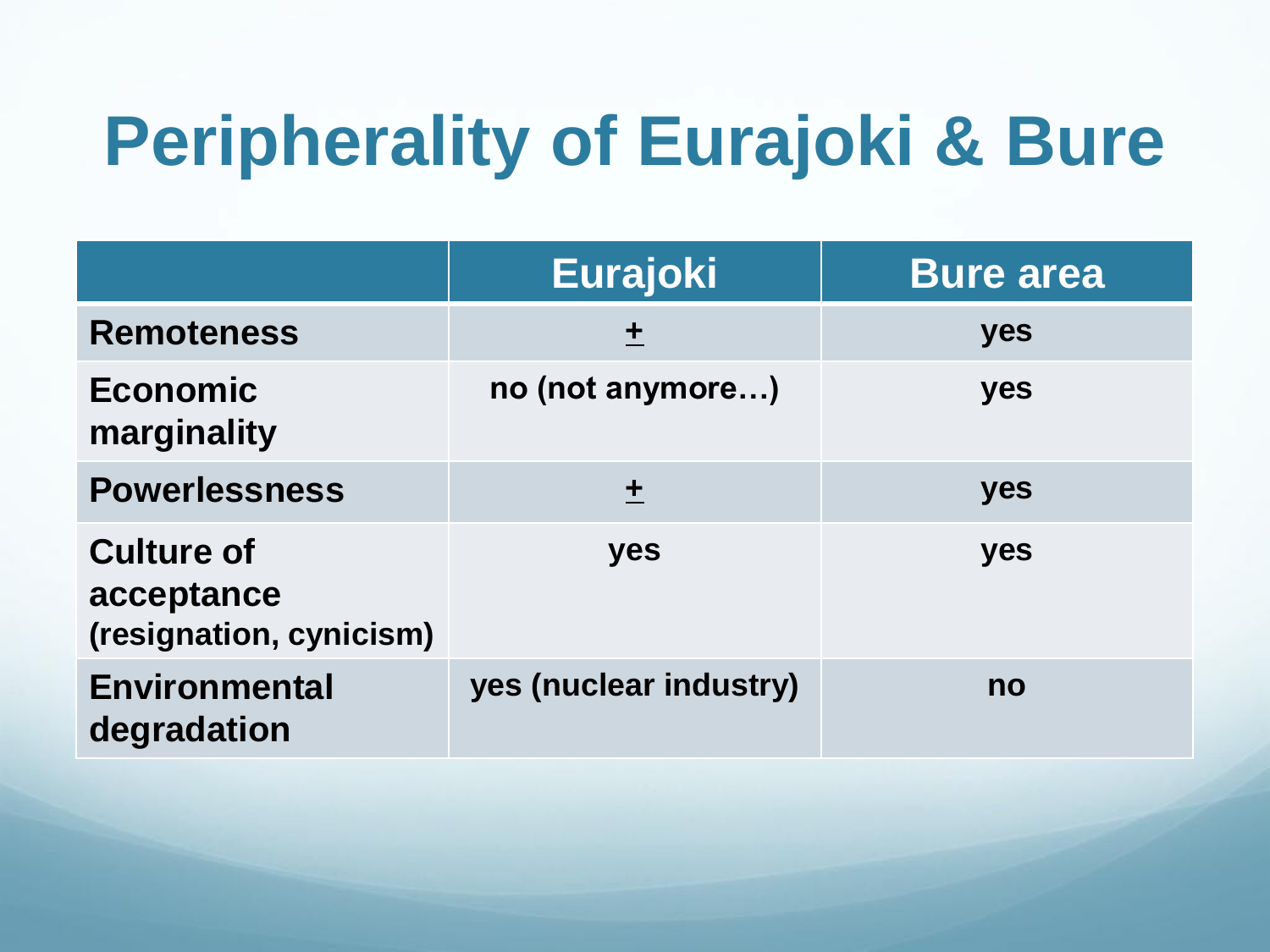# Benefit packages creating dependence?

| <b>Eurajoki</b>                                          | <b>Bure area</b>                                                                                                                                                    |
|----------------------------------------------------------|---------------------------------------------------------------------------------------------------------------------------------------------------------------------|
| 90% of the property tax revenue from<br>nuclear industry | Dependence on GIP funding for:<br>• slowing down the demographic<br>decline<br>• financing infrastructure and public<br>services<br>• maintaining economic activity |
| Dependence on a single industry                          | Potential dependence on a single<br>industry (cf. boom and bust cycles)                                                                                             |

#### **Culture of dependence?**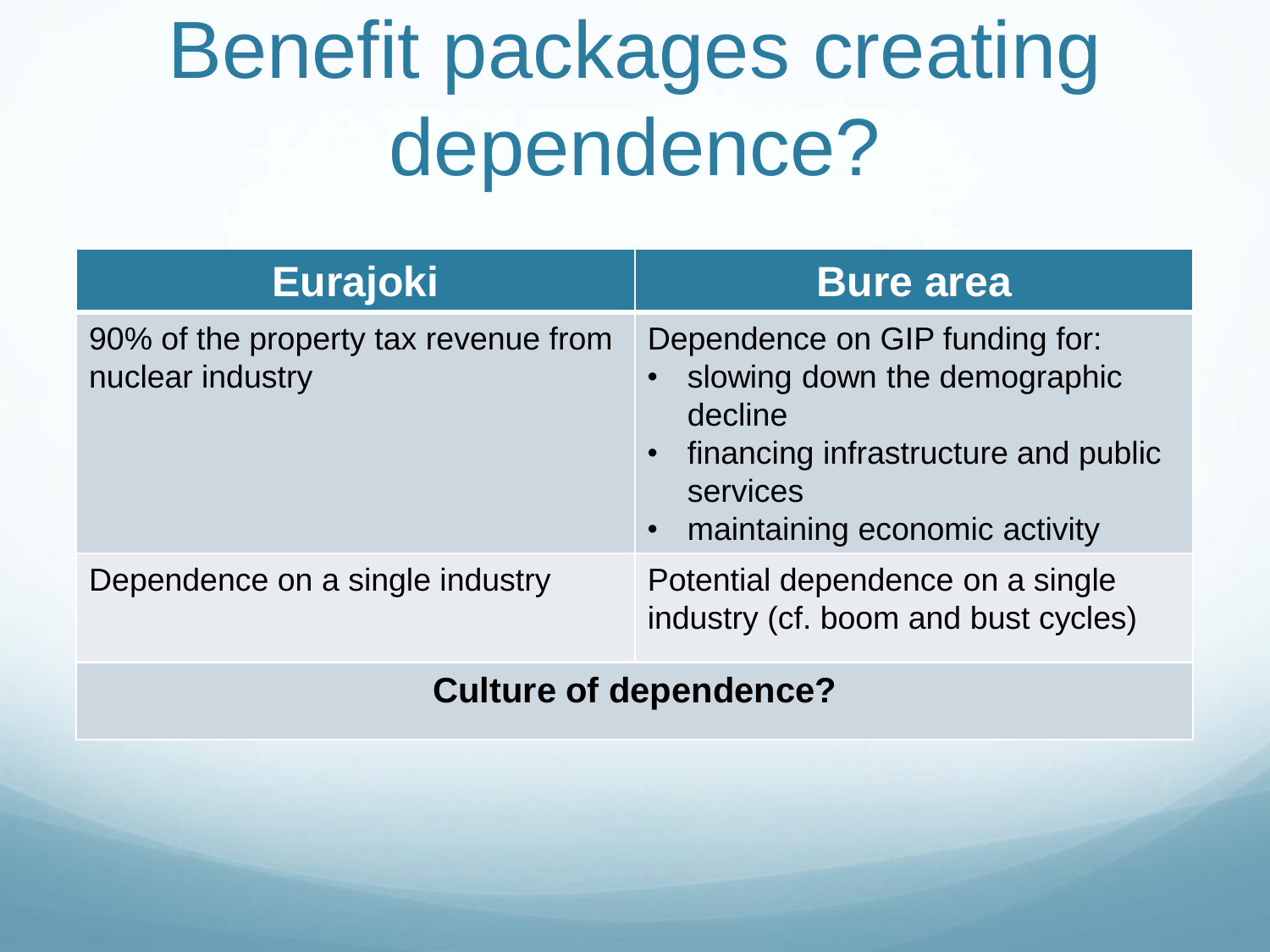# Mutual dependency relationships?

• Creation of dependence or interdependence through irreversibilisation?

- Communities increasingly dependent on support
- State & nuclear industry increasingly dependent on one single host community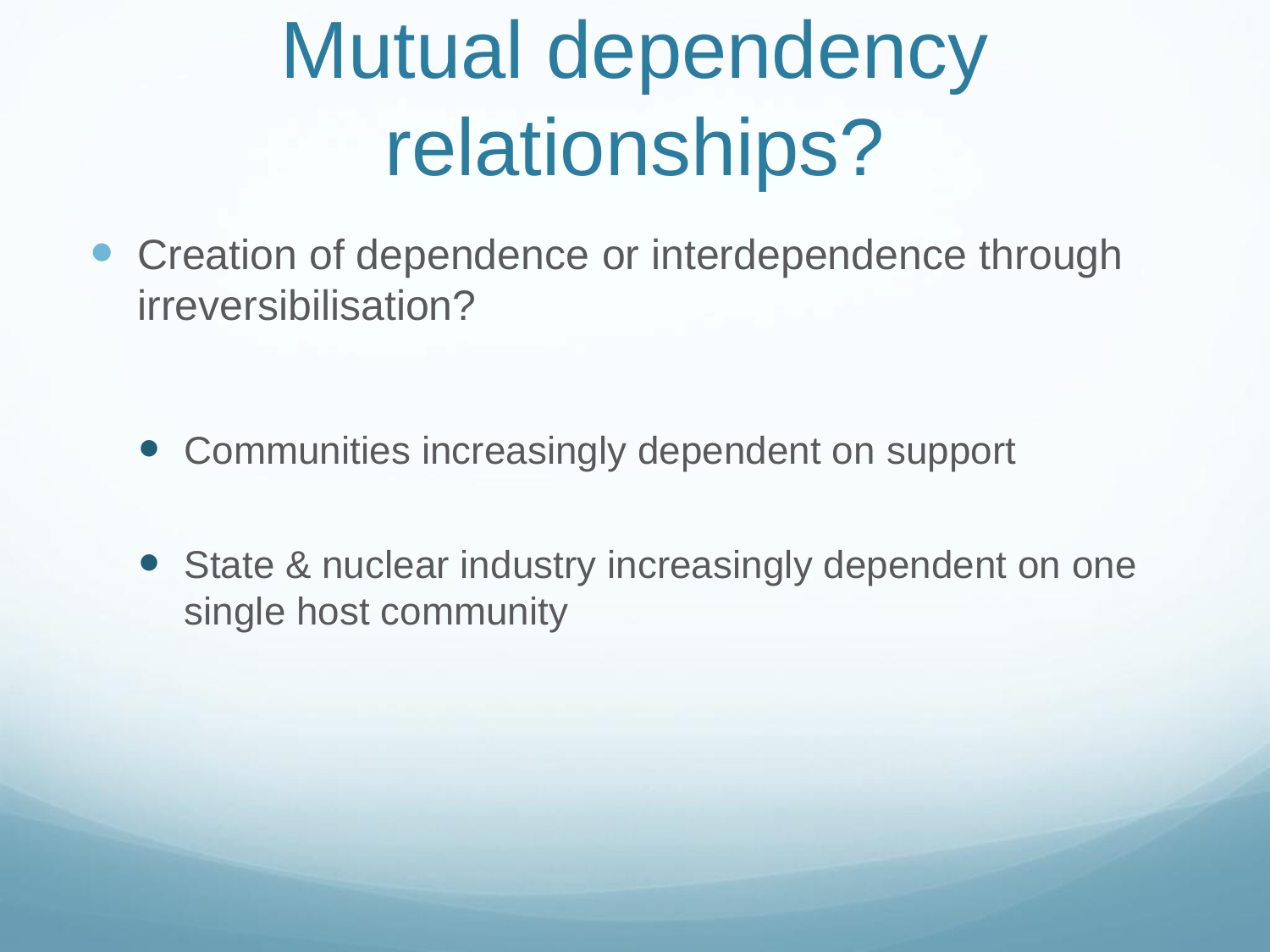## **Concluding thoughts**

- **Perceptions, framings, context and history** 
	- bribe or justified compensation?
	- compensation, mitigation, incentive
	- no risk => no need for compensation
	- peripherality, peripheralisation, dependence relationships
	- market or political framing? Responsibility or fair and justified (economic) compensation?
- did Finland avoid the bribe effect?
- de facto acceptance or principled acceptability?
	- resignation, cynicism, passivity…
	- voluntarism? "But do we have a choice?"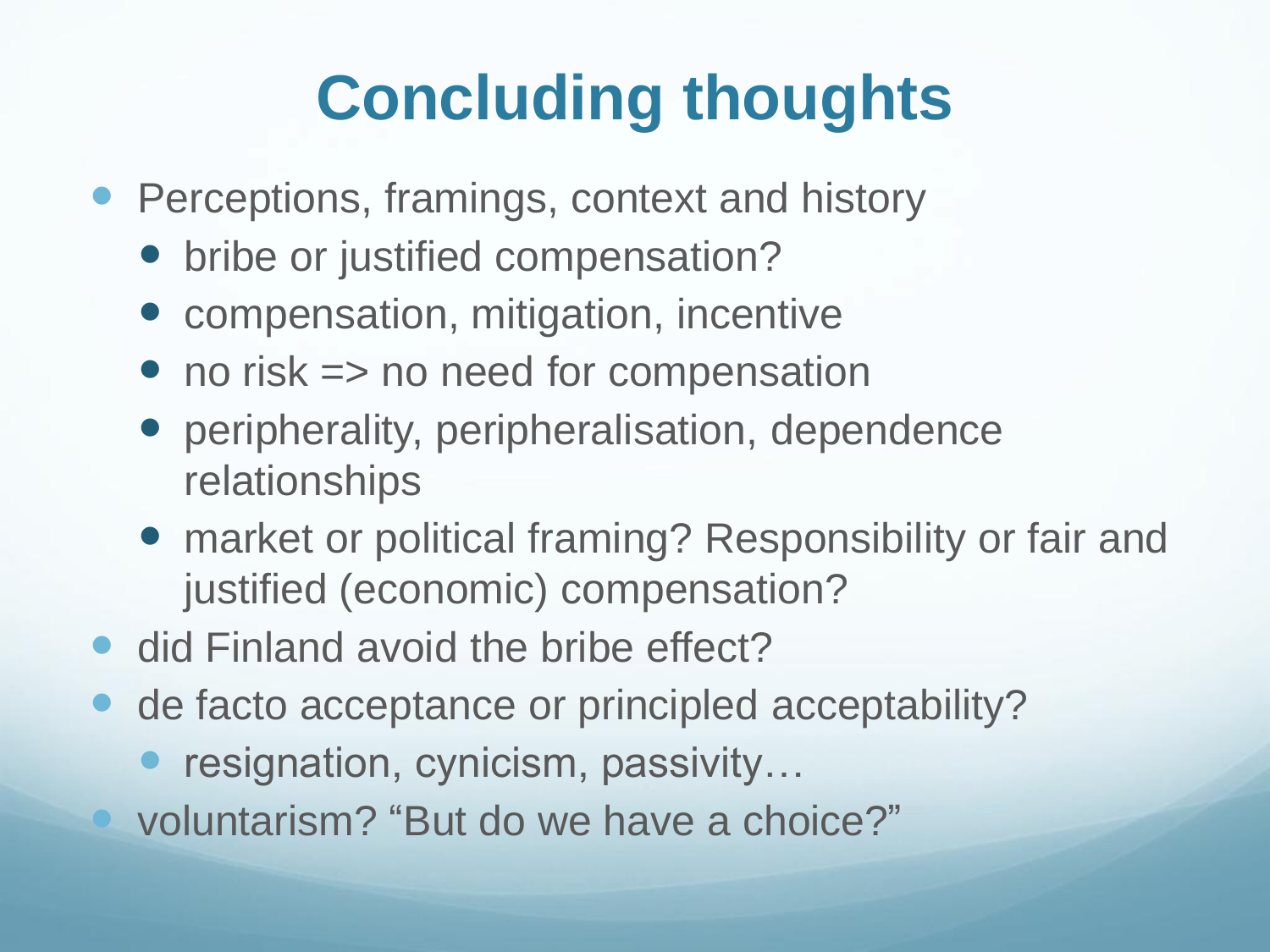## Questions, debates, critiques

- Bribe effect: FIN avoided this? FRA: "justified bribe"
- Bure and surroundings: dependent on GIS funding that has flown in since 2000
	- Use of GIP funding to run day-to-day business?
	- Opportunism and preference for status quo: no to Cigéo, but yes to GIP funding
- Definition of the "proximity zone": small villages complain about the recent extension of the zone
- Evaluation of the use of the funds?
- Eurajoki: Dependence on nuclear industry?
- Culture of dependence? (history of Lorraine?)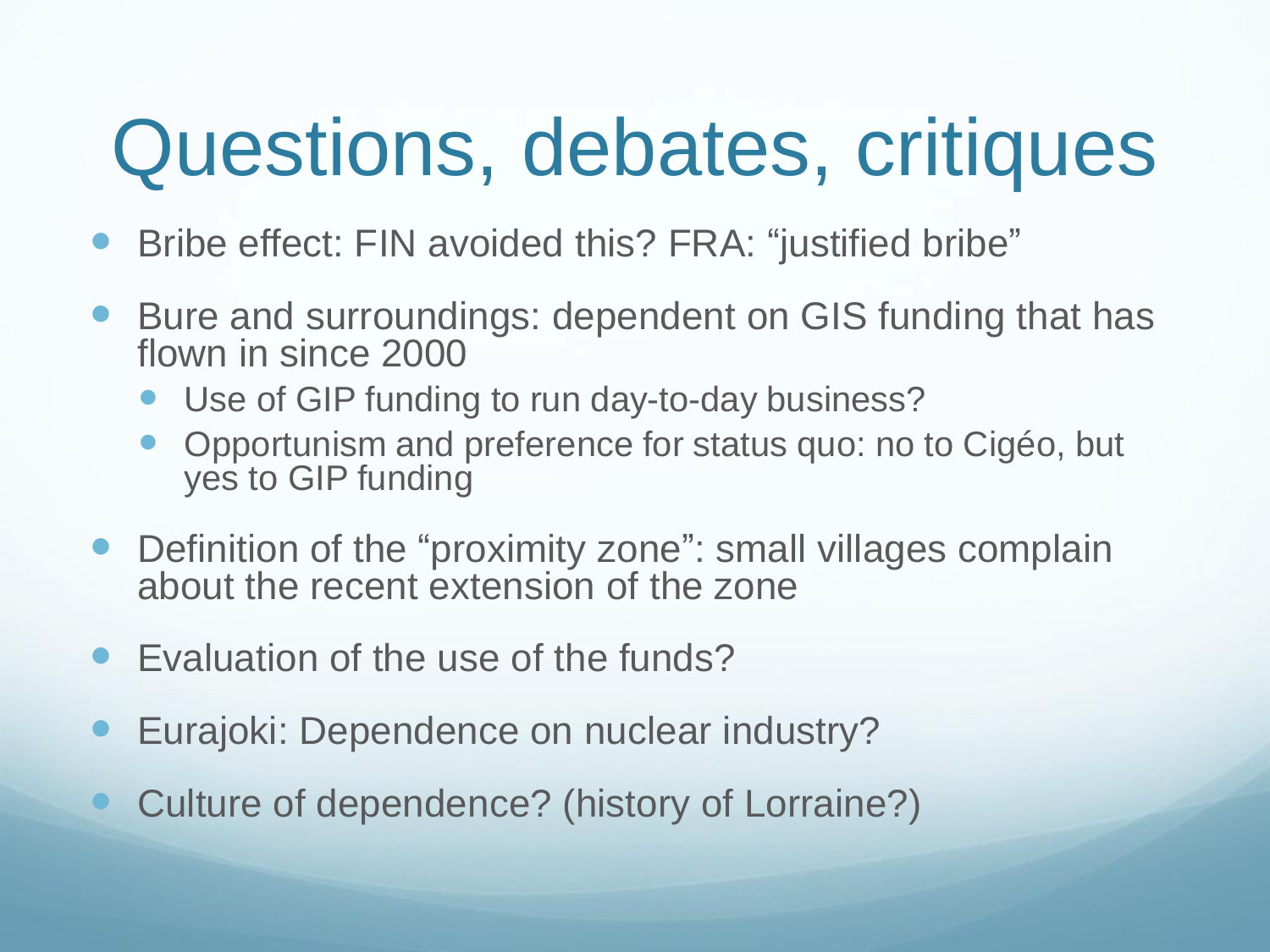## Success factors

- Finland (Kojo 2014):
	- trust in safety authorities
	- representative decision-making
	- **economic dependency**
	- **incentives and tolerance** of nuclear power technology at the municipal level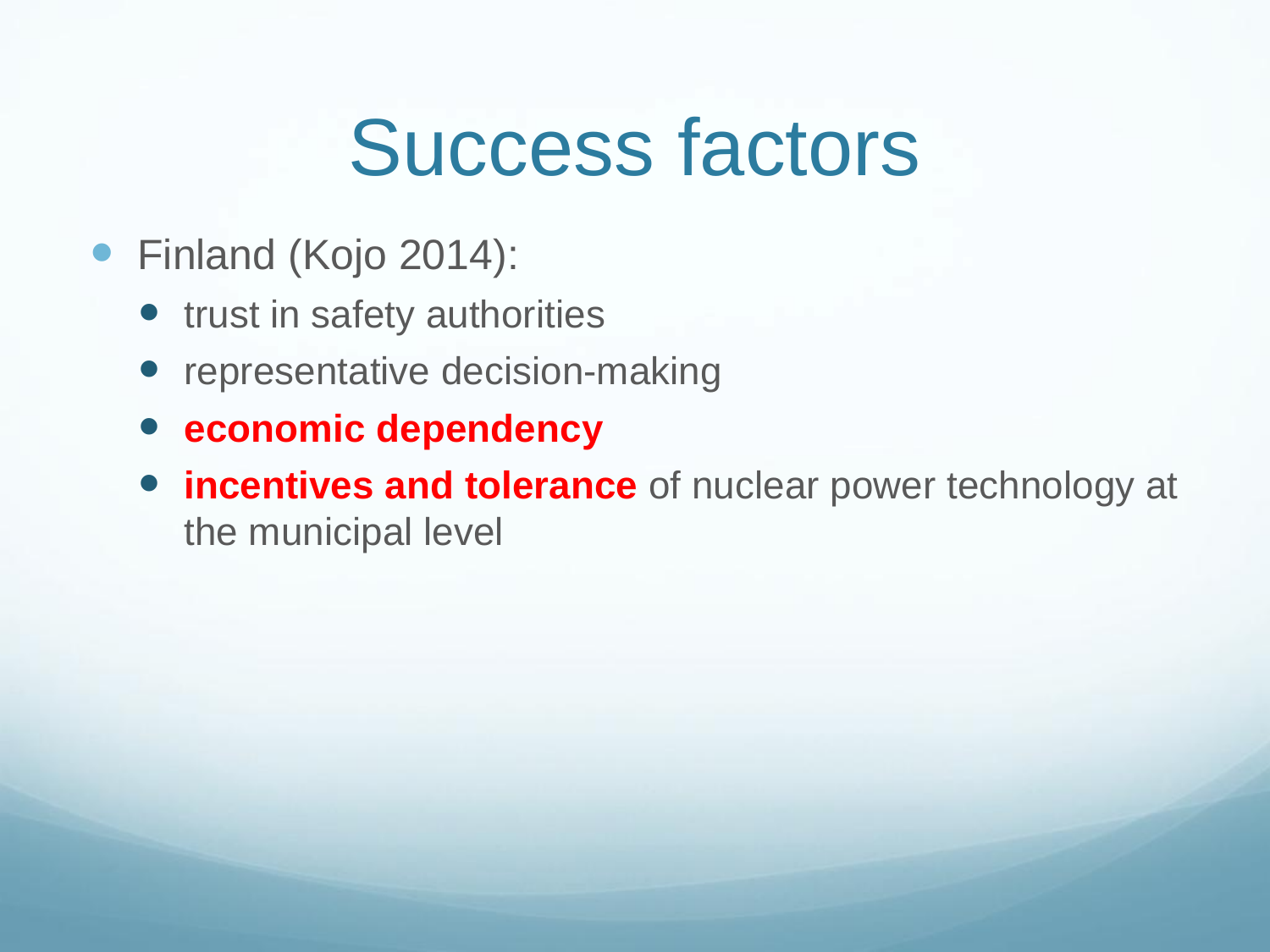### Key features of radioactive waste management policies in FIN & FRA

|                                 | <b>FIN</b>                | <b>FRA</b>                 |
|---------------------------------|---------------------------|----------------------------|
| Implementer                     | Private industry (Posiva) | State agency (Andra)       |
| <b>National</b><br>funds<br>for | yes                       | yes                        |
| radwaste management             |                           |                            |
| (ultimately from<br>the         |                           |                            |
| industry)                       |                           |                            |
| <b>NGOs and communities</b>     | No                        | Yes, through local liaison |
| can apply for funds             |                           | committee                  |
| Independent technical           | No                        | Yes: national evaluation   |
| oversight                       |                           | bodies, but also foreign   |
|                                 |                           | experts                    |
| Licencing                       | Early<br>parliamentary    | decides,<br>Government     |
|                                 | approval;<br>government   | after approval by safety   |
|                                 | then<br>approves          | authority and evaluation   |
|                                 | construction<br>and       | bodies                     |
|                                 | operation licence         |                            |
| <b>Benefit packages</b>         | Negotiated between the    | Legally mandated (1991)    |
|                                 | municipality and<br>the   | economic                   |
|                                 | nuclear industry:<br>ear- | "accompaniment" to the     |
|                                 | marked funding, in the    | two départements:<br>for   |
|                                 | form of infrastructure    | and<br>local<br>regional   |
|                                 | development               | development<br>purposes    |
|                                 | (Municipal property tax)  | (in principle, at least)   |
|                                 |                           | Use of funds decided at    |
|                                 |                           | the departmental level     |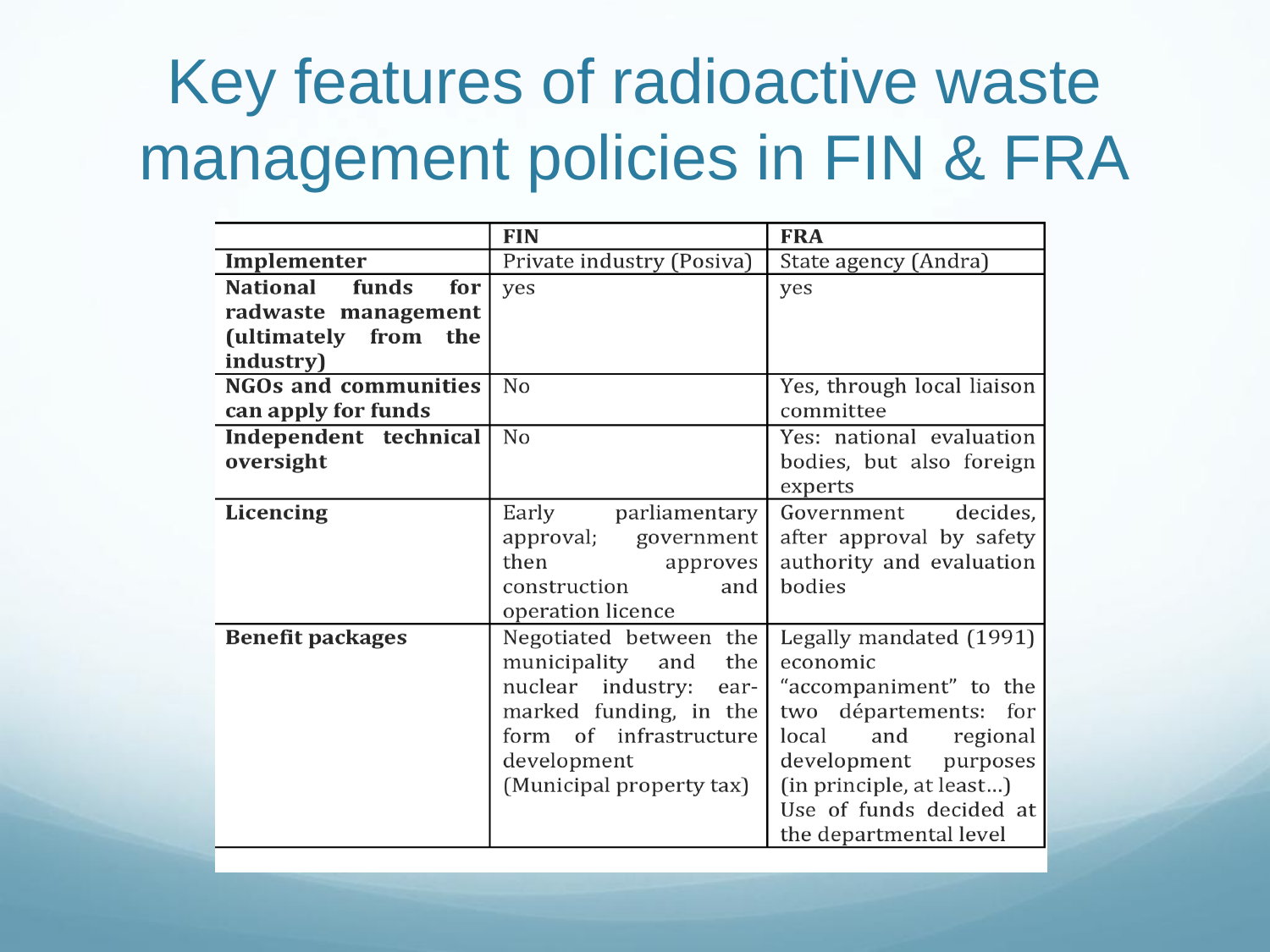## FIN & FRA compensation: Similarities and differences

**Municipal veto:** yes, in Finland, no in France

**Institutionalised relationships between the actors at local level**

**• FRA highly institutionalised; in Finland less so** 

#### **Government vs. industry**

**• FIN industry vs. FRA government** 

#### **Pro-activeness of the municipality**

Relative passivity in both countries, but Eurajoki consciously profiling itself as a "nuclear municipality"

FRA: departmental level is active

#### **Decisions on the use of funds**

- **FRA: Dept. level multistakeholder body (90%)**
- **FIN: earmarked project funding only**

#### **Competition between the municipalities**

- **FIN: Loviisa & Eurajoki competed**
- FRA: Bure early on the only option

**Independent expertise available to and used by municipality?**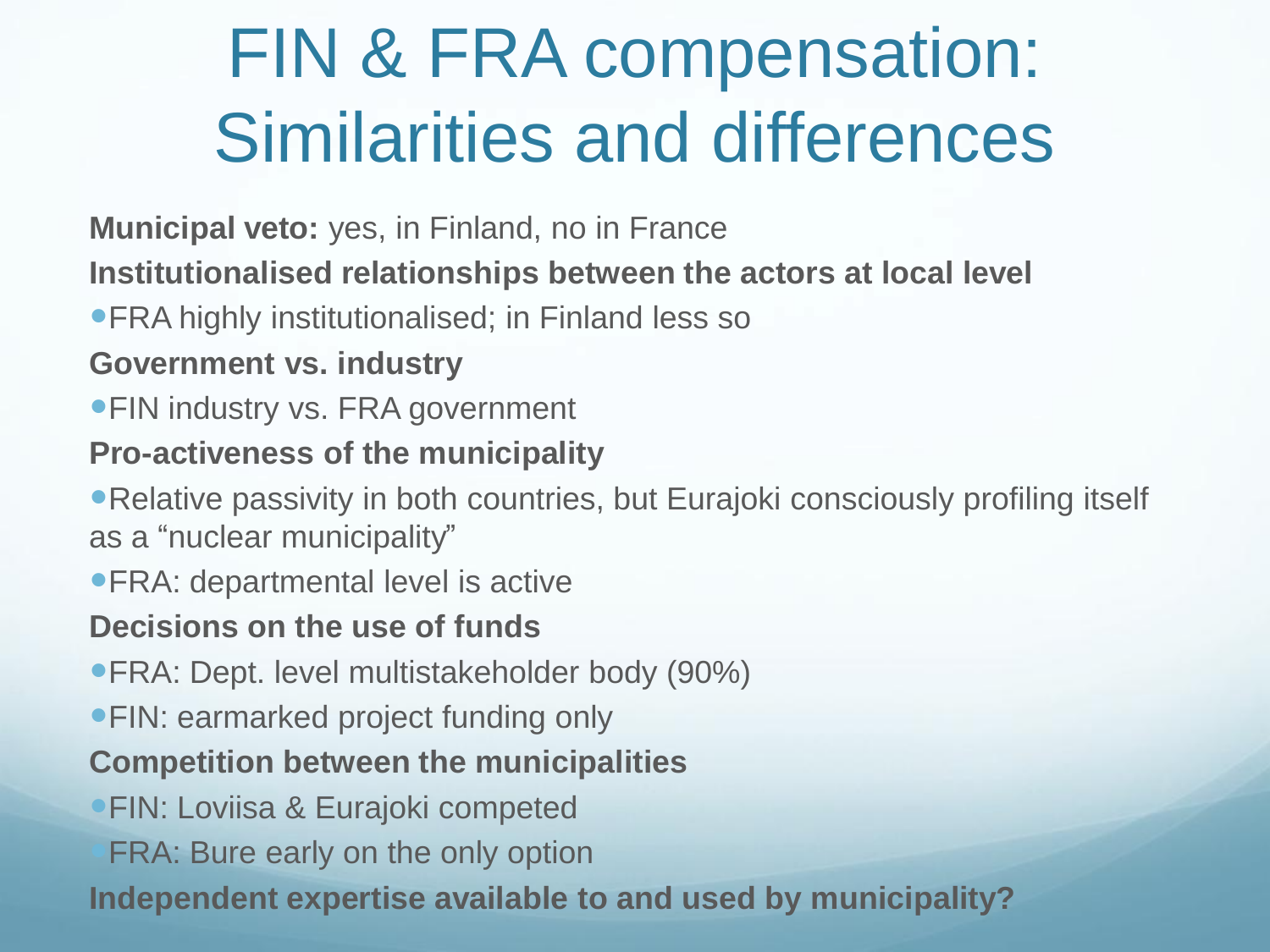## **Definitions**

Compensation schemes, benefit packages, economic support…

Perceptions count as much as (or more than) "objective" definitions:

- "bribe" , "prostitution" or
- **•** "fair and just compensation"?

de facto acceptance or principled acceptability?

● resignation, cynicism, passivity...

Discursive framing of compensation: politics or market?

Voluntarism? "But do we have a choice?"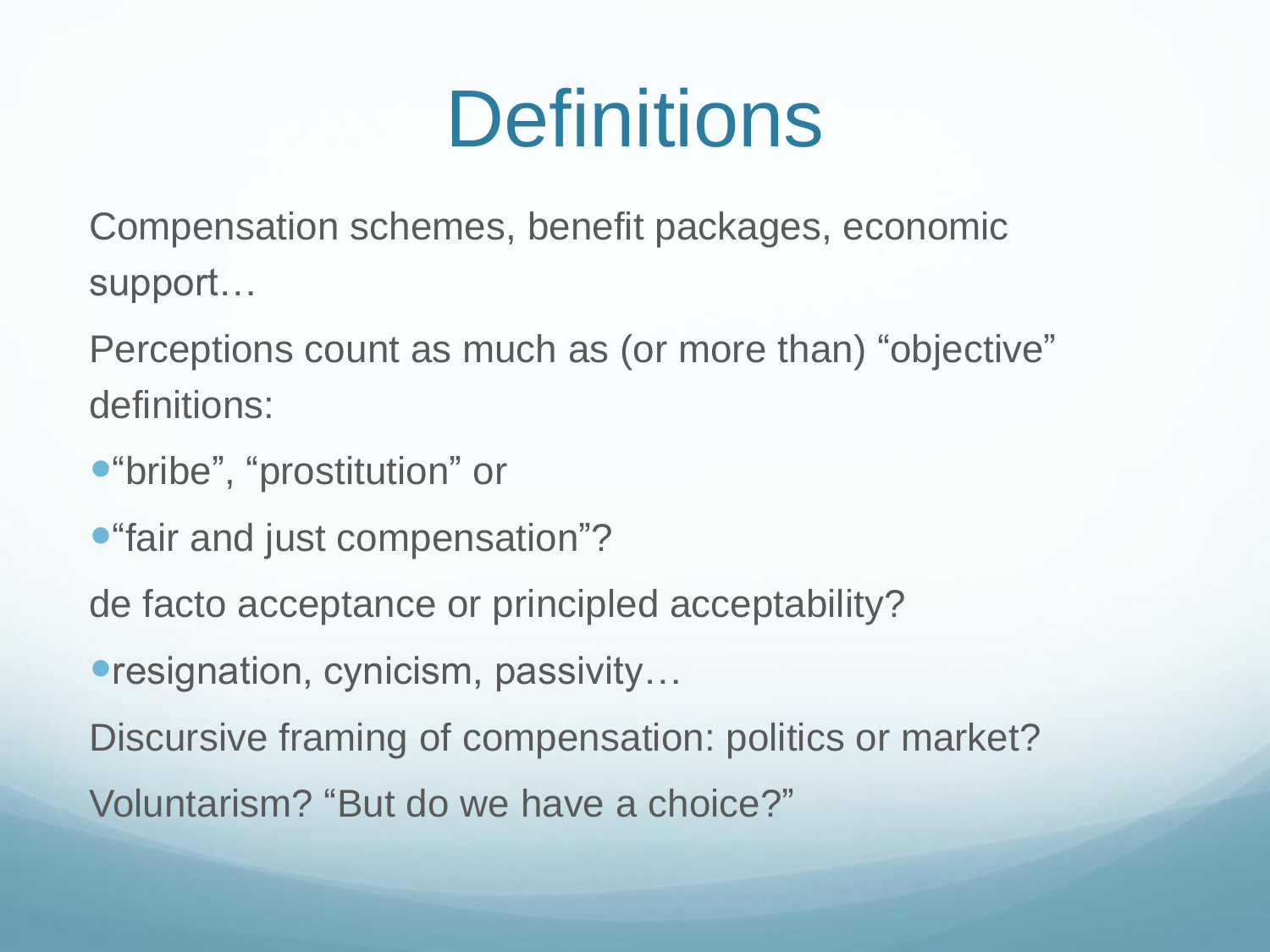# The GIPs (Haute-Marne)

- près de 29 millions d'euros de recettes par an, for each GIP
- Finances:
	- le développement des PME,
	- l'innovation industrielle,
	- le renforcement des compétences,
	- le déploiement des infrastructures et des équipements de service à la population
- Partnerships with the industry and the government

Main areas of investment:

- environnement et performance énergétique
- Développement et innovation des entrepris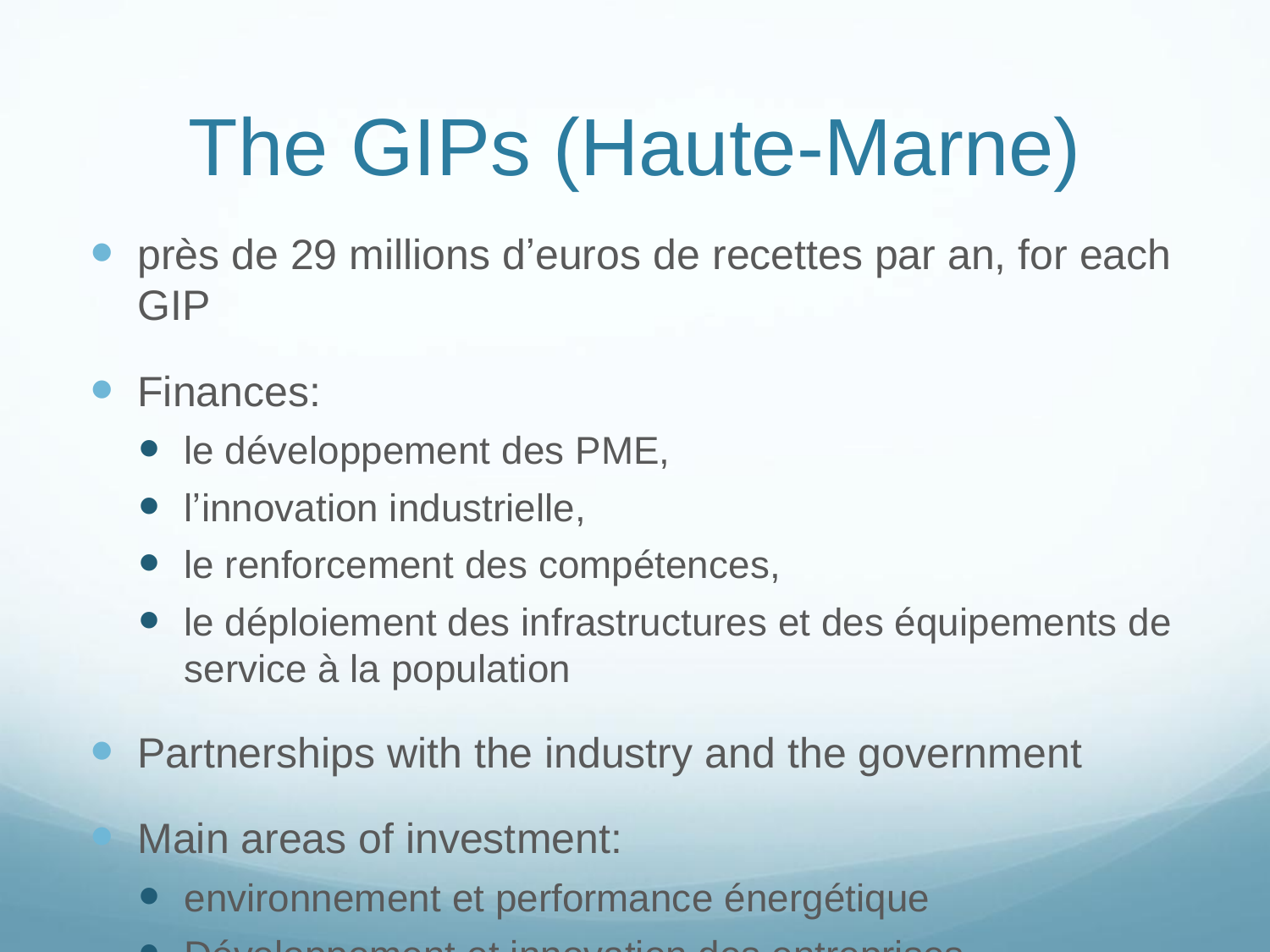# Decision-making at GIPs

- Assemblée générale, conseil d'administration, comité exécutif
- 123 membres à l'assemblée général (Haute-Marne)
	- [conseil départemental de la Haute-Marne](http://www.haute-marne.fr)
	- l['Etat](http://www.haute-marne.gouv.fr/Services-de-l-Etat)
	- · le [conseil régional](http://www.alsacechampagneardennelorraine.eu/)
	- 113 communes proches des installations
	- la c[hambre de commerce et d'industrie](http://www.haute-marne.cci.fr/)
	- la [chambre de l'artisanat et des métiers](http://www.cma-haute-marne.fr)
	- la [chambre d'agriculture](http://www.haute-marne.chambagri.fr/kit/index.php)
	- **[AREVA](http://areva.fr), CEA, [EDF](http://edf.fr) et l['ANDRA](http://www.andra.fr)**

Decisions concerning these orientations and attribution of project funding are made by vote, with the departmental authorities and the prefecture holding a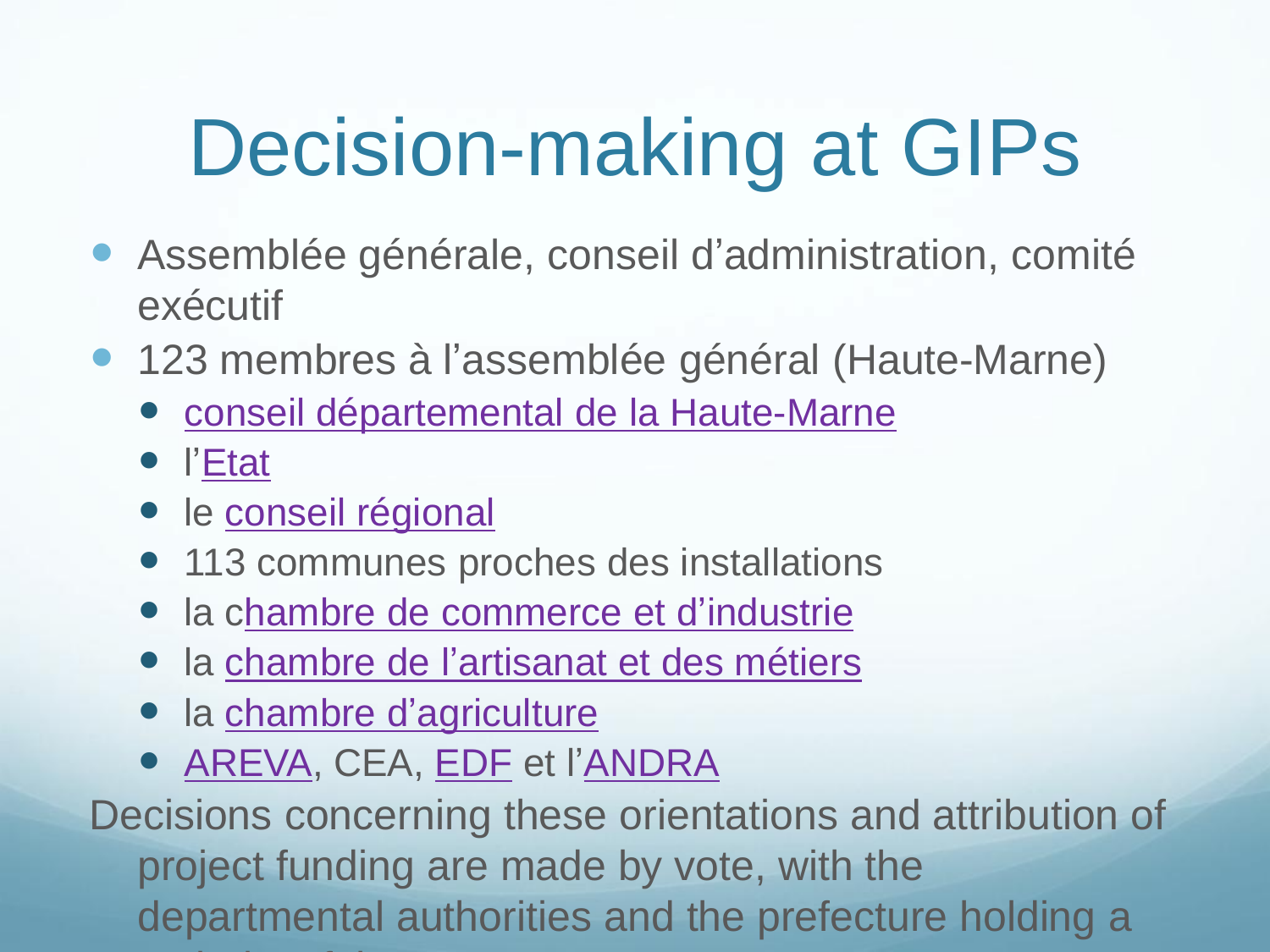# Direct support from EDF, Areva, and CEA

**• Strong focus on projects on environment and** sustainable development